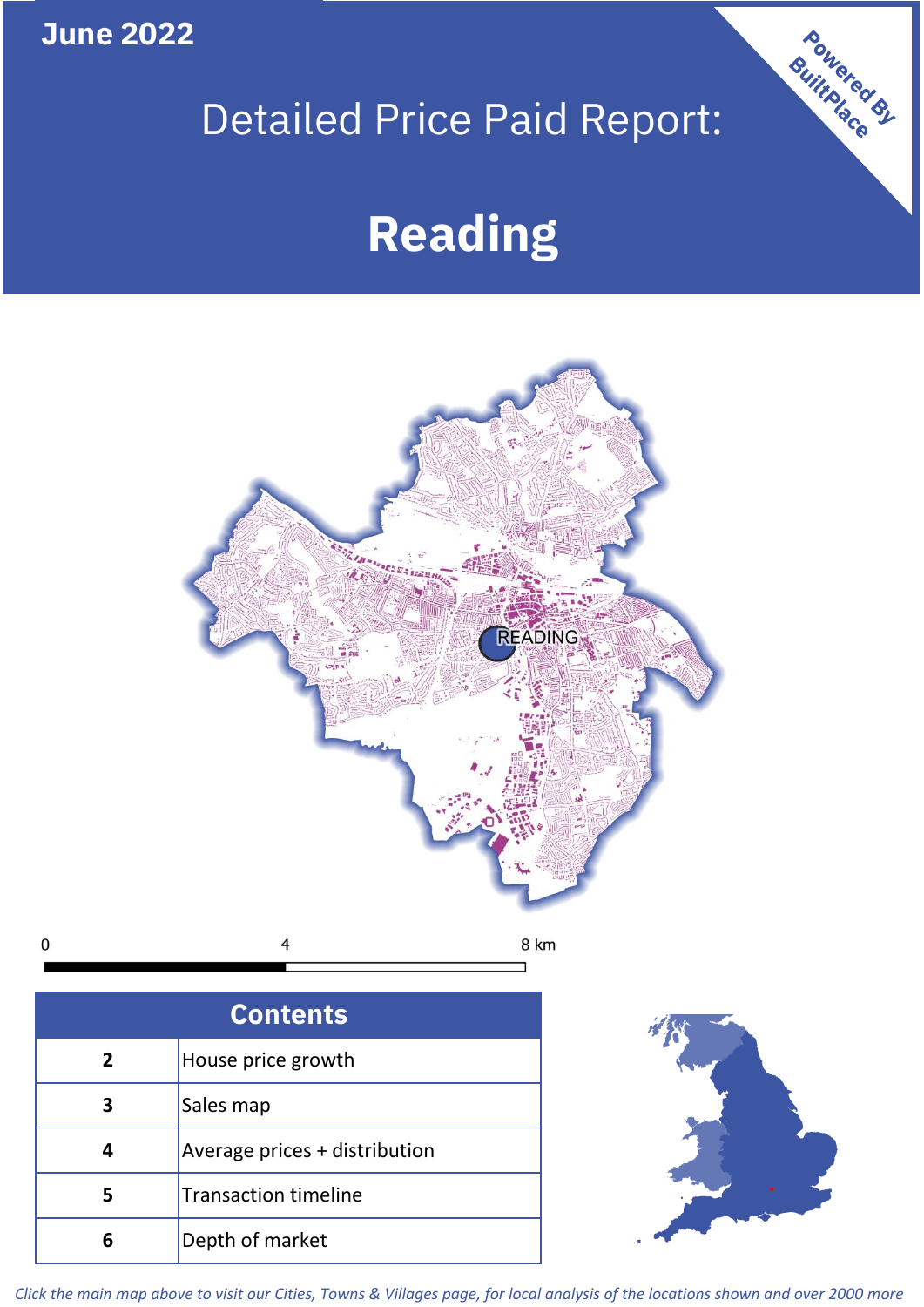### **Headline Data**

|                     | <b>Current level</b> | 3 month  | <b>Annual</b> | 5 year   | 10 year |
|---------------------|----------------------|----------|---------------|----------|---------|
| <b>House prices</b> | £318,606             | $0.5\%$  | 5.1%          | 2.9%     | 59.1%   |
| <b>Transactions</b> | 2,383                | $-10.3%$ | 34.1%         | $-15.4%$ | 15.1%   |

# **House Price Growth (April 2022 data)**

#### *Annual Change in House Prices*



House prices in Reading grew by 5.1% in the 12 months to April 2022 (based on 3-month smoothed data). By comparison national house prices grew by 10.7% and prices in the South East grew by 11.5% over the same period.

Reading house prices are now 45.5% above their previous peak in 2007, compared to +60.7% for the South East and +52.9% across England.



#### *Year-To-Date Change in House Prices, December to April*

Local prices have grown by 1.0% in 2022 so far, compared to growth of 1.1% over the same period last year.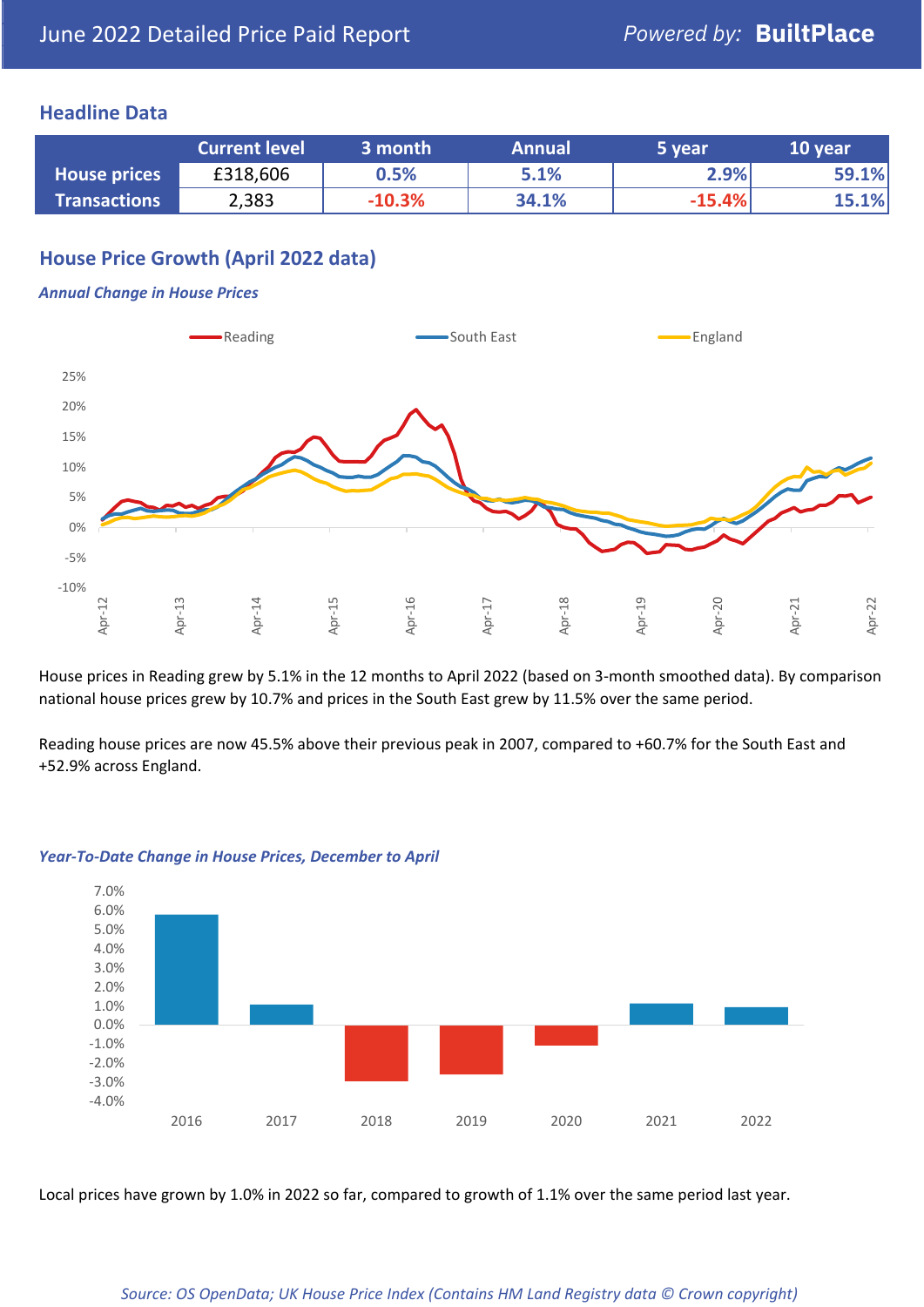# **House Price Map**

*12 months to April 2022*



*Each point is one postcode, coloured by the average value relative to all sales in this local authority (price bands are LA-specific quintiles).*

**Map Key**

| Min      | <b>Max</b> |                            |
|----------|------------|----------------------------|
| Up to    | £234,000   | 1st quintile / lowest 20%  |
| £234,000 | £287,000   | 2nd quintile               |
| £287,000 | £338,000   | 3rd quintile               |
| £338,000 | £429,000   | 4th quintile               |
| £429,000 | and over   | 5th quintile / highest 20% |

## *Source: OS OpenData; UK House Price Index (Contains HM Land Registry data © Crown copyright)*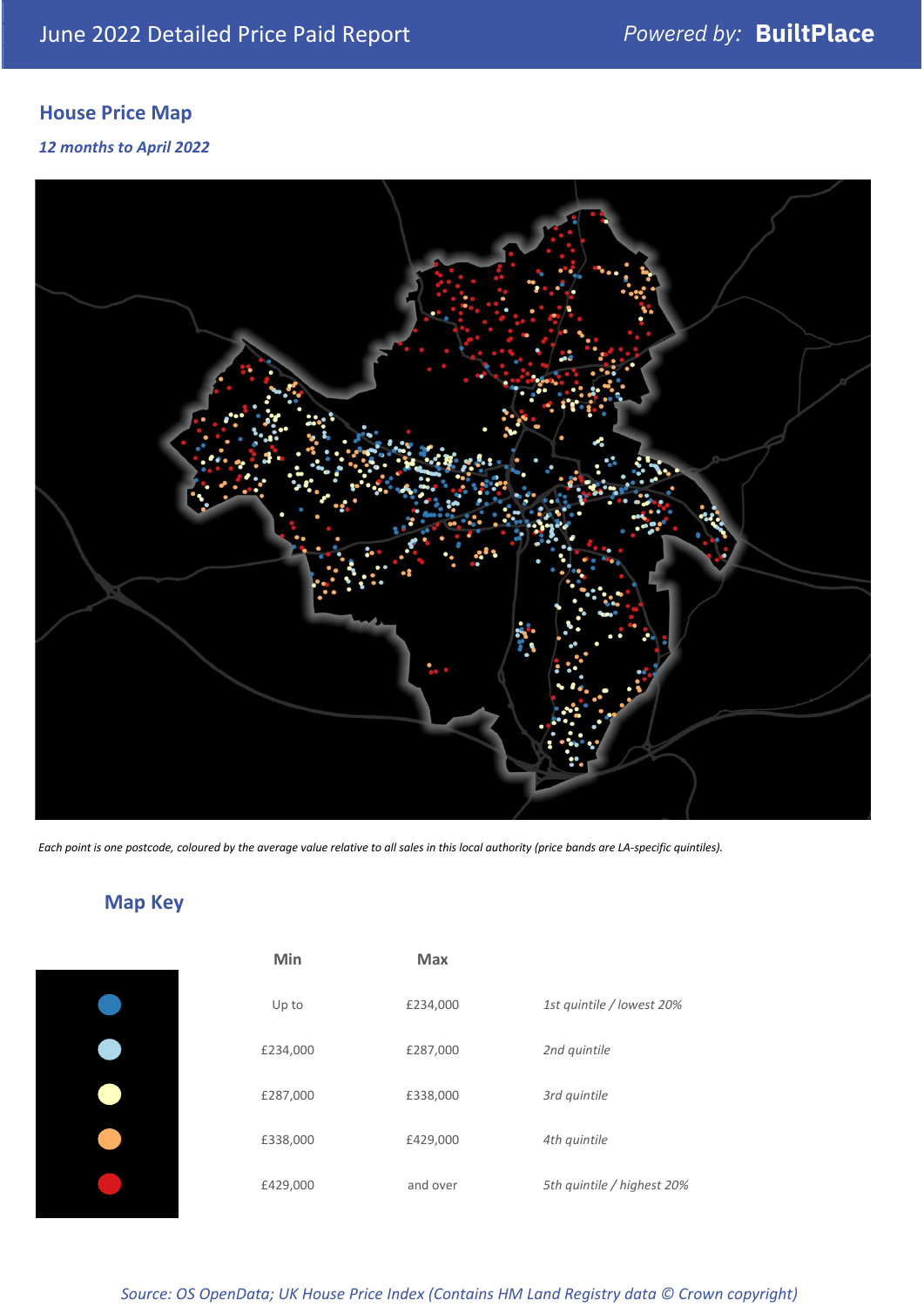# **Average House Price by Property Type**

#### *12 months to April 2022*



|                 | <b>New</b>           | <b>Second hand</b> |  |  |
|-----------------|----------------------|--------------------|--|--|
| <b>Flat</b>     | £346,528             | £224,780           |  |  |
| <b>Terraced</b> | £535,000             | £319,638           |  |  |
| Semi-detached   | No recorded<br>sales | £418,102           |  |  |
| <b>Detached</b> | No recorded<br>sales | £657,378           |  |  |

# **House Price Distribution by Year**

*All properties, by price band and calendar year (2020 = year to date)*

|                    | 1997 | 2002 | 2007 | 2012 | 2017 | 2019 | 2020 |
|--------------------|------|------|------|------|------|------|------|
| <b>Under £100k</b> | 83%  | 8%   | 2%   | 2%   | 1%   | 1%   | 2%   |
| £100-200k          | 15%  | 71%  | 47%  | 49%  | 9%   | 9%   | 8%   |
| E200-300k          | 2%   | 14%  | 36%  | 33%  | 41%  | 36%  | 32%  |
| £300-400k          | 0%   | 5%   | 8%   | 8%   | 29%  | 30%  | 30%  |
| £400-500k          | 0%   | 1%   | 4%   | 4%   | 10%  | 11%  | 14%  |
| <b>£500k-1m</b>    | 0%   | 1%   | 2%   | 4%   | 9%   | 12%  | 14%  |
| £1-2m              | 0%   | 0%   | 0%   | 0%   | 0%   | 1%   | 1%   |
| <b>Over £2m</b>    | 0%   | 0%   | 0%   | 0%   | 0%   | 0%   | 0%   |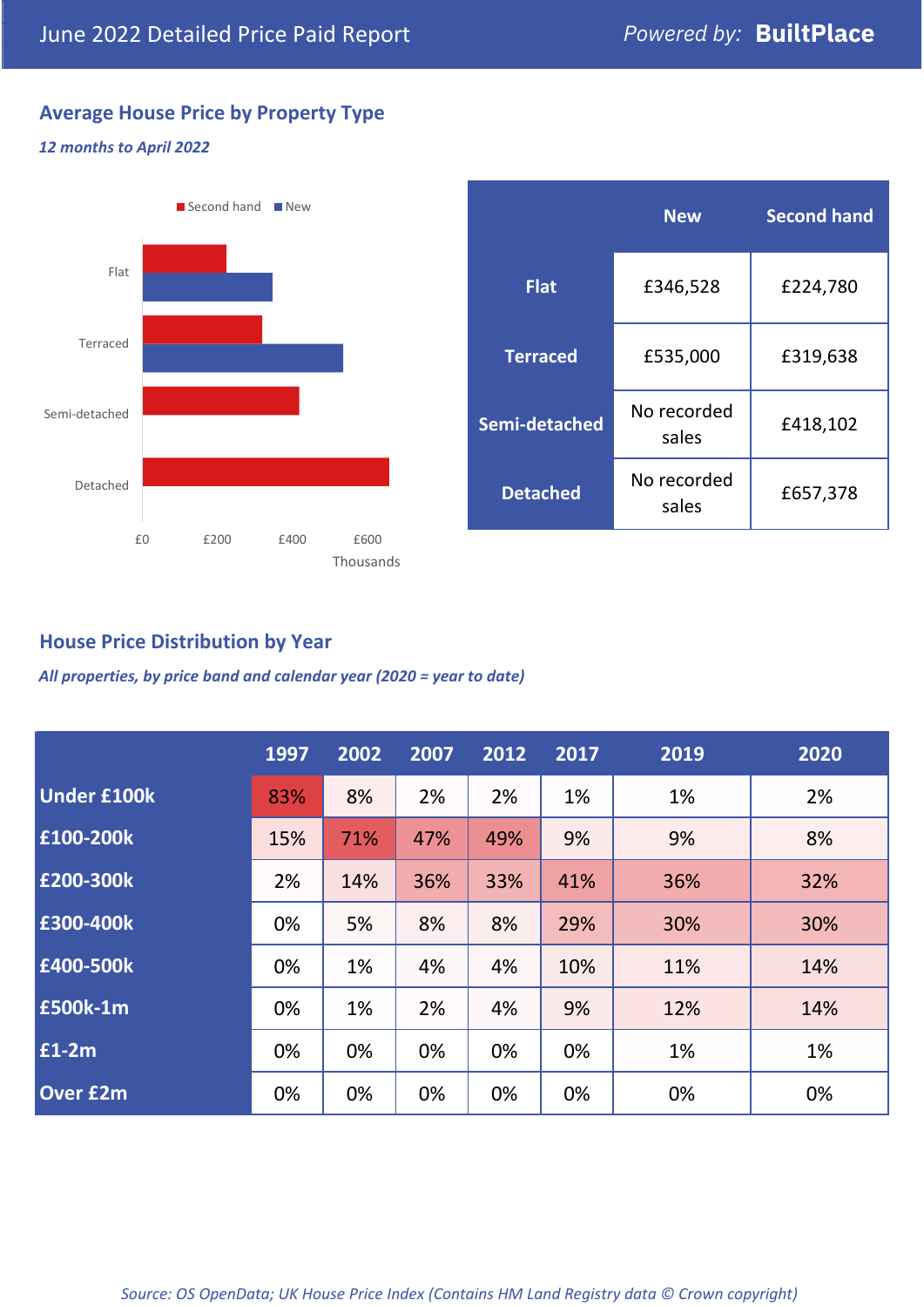# **Transactions (February 2022 data)**

*Annual Transactions, Indexed (2001-05 average = 100)*



There were 2,383 transactions in Reading during the 12 months to February 2022. This is 62% of the average from 2001- 05 and suggests activity is significantly below pre-downturn levels.

Transactions in Reading have fallen by 19.8% since 2014, compared to changes of -9.9% for South East and -7.7% for England.



#### *Cash and New Build Sales as % of Total, by Year*

*Note: The data on this page EXCLUDES transactions identified as transfers under a power of sale/repossessions, buy-to-lets (where they can be identified by a mortgage), and transfers to non-private individuals - i.e. it comprises only Land Registry 'A' data.*